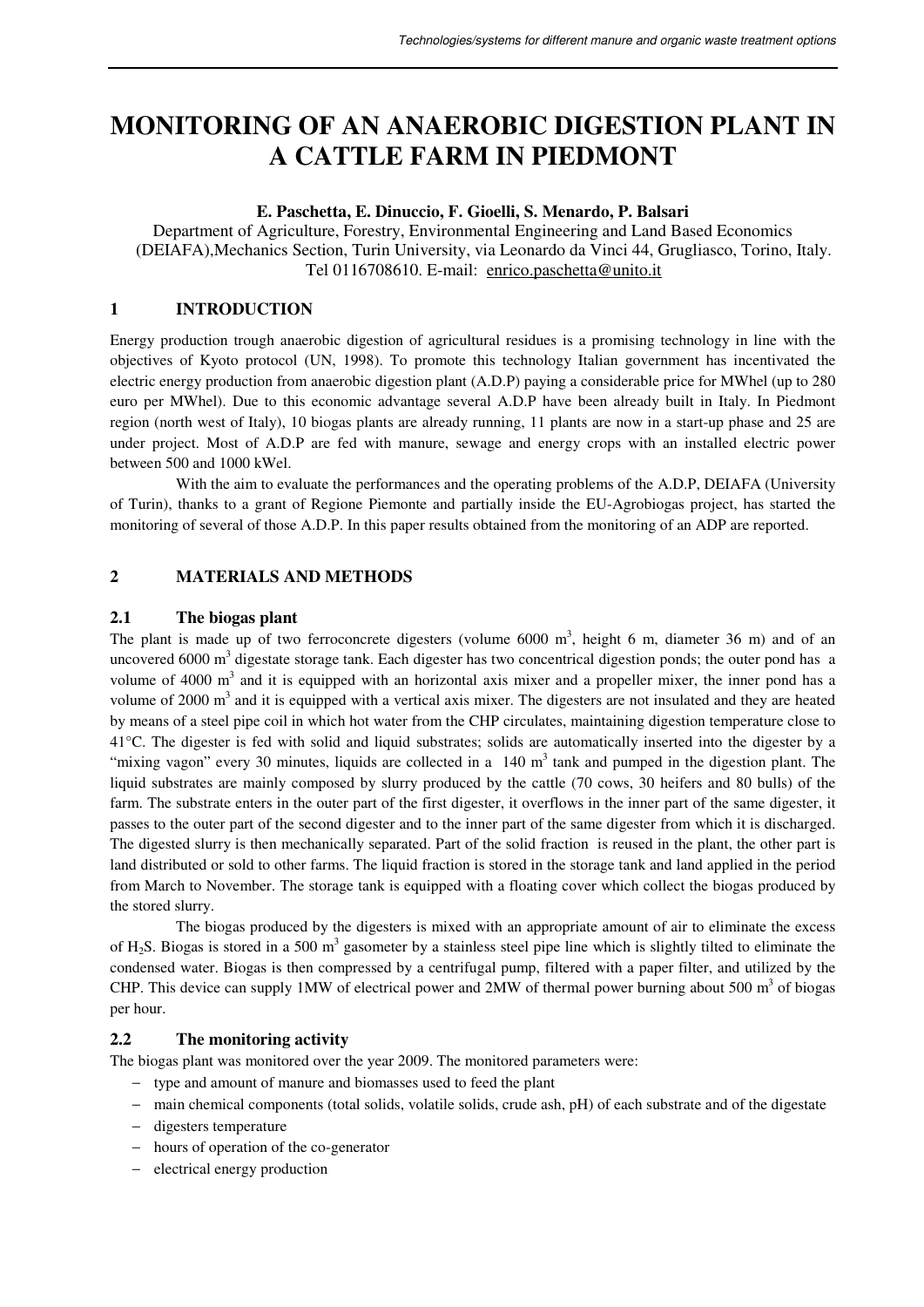- − electrical energy consumed by the plant
- − thermal energy production
- − thermal energy consumed by the farm activity
- − biogas production
- − biogas components
- − cost of the used biomasses.
	- All parameters have been monitored with a frequency of approximately 15 days.

The amount of sewage was determined measuring the flow and the running time of the pump loading the manure in the digester; the amount of feedstock was determined weighing all feedstocks.

Samples of sewage, manure, biomasses, digested slurry and of mechanical separated solid and liquid fractions were monthly collected. For each sample, the amount of total solids, volatile solids and crude ash were determined according to the AOAC official method (2000). The pH was measured with the Hanna HI 9026 pH meter.

According to substrate quantity and chemical data, organic loading rate was calculated.

The digester temperature, the hours of operation of the co-generator, the electrical energy production and electrical energy used by the plant were collected from the electronic system which control the biogas plant.

Since the electronic system doesn't record the thermal energy produced, this latter was estimated by considering the working hours of CHP and its thermodynamic efficiency.

The biogas production was indirectly estimated by considering the co-generator hourly consumption (500 m<sup>3</sup> of biogas per hour).

The biogas composition in terms of methane, carbon dioxide, oxygen, hydrogen and hydrogen sulphide concentration was measured by a gas analyser (Drager X-am 7000 multi gas monitor). The cost of all the used biomasses was registered by the plant owner. Considering the price of electric power produced by the biogas plant and the ADP management cost, an economic balance was carried out.

#### **3 RESULTS AND DISCUSSION**

In table 1 the biomasses used as A.D.P feedstock with their main chemical characteristics are reported. The plant owner used the biomasses more economically convenient in each period of the year, for this reason the organic loading rate of the plant was variable during the monitored period (figure 1).

| <b>Biomasses</b>               | Total solids $(\%)$ | Volatile solids $(\% )$ | Crude ash $(\% )$ | pH            |
|--------------------------------|---------------------|-------------------------|-------------------|---------------|
| Sewage                         | 5.40-5.60           | $4.00 - 4.20$           | $1.50 - 1.30$     | 6.50-6.70     |
| Manure                         | 25.71-16.92         | 22.03-14.33             | 4.95-2.58         | 8.70-8.74     |
| Maize silage                   | 27.31-17.27         | 23.03-15.90             | 4.21-1.37         | $4.00 - 4.06$ |
| Green maize silage             | 29.22-14.77         | 28.02-13.78             | 1.21-0.98         | 4.55-4.70     |
| Poultry manure                 | 68.91-57.35         | 51.13-38.68             | 17.79-17.43       | 8.40-8.60     |
| Rice hulls                     | 89.28-87.69         | 79.70-77.51             | 10.18-9.91        | 6.80-6.90     |
| Drying maize residue           | 84.18-81.63         | 82.56-78.45             | $3.18 - 1.62$     | 5.30-5.50     |
| Solid fraction of<br>digestate | 26.49-21.55         | 20.84-17.77             | 5.57-3.85         | 8.90-9.05     |

TABLE 1 **The biomasses used during the monitoring period and their main chemical characteristics** 

The difference of used feedstock mixture could potentially generate a variable biogas production; for such a reason the farmer had to vary the amount of loading substrates. In figure 1 the monthly average gas production and the organic loading rate are reported. The annual average organic loading rate value was 1,11 Kg VS/m<sup>3</sup> dig/day and the average daily biogas production was  $10826 \text{ m}^3$ . Despite a quite variable organic loading rate over the year, average daily biogas yield always ranged between 9000 and  $12000 \text{ m}^3$ .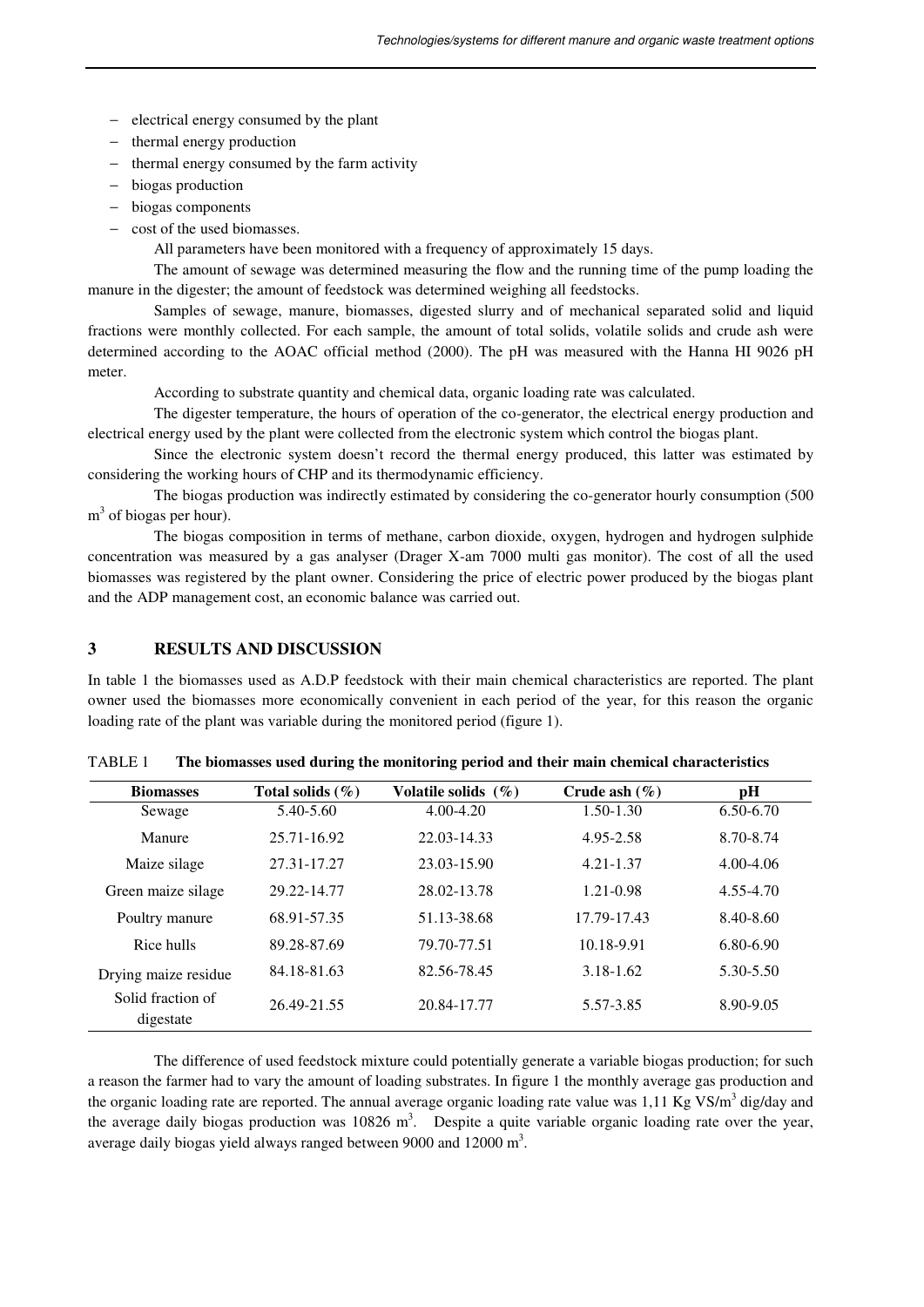

FIGURE 1 **Monthly average biogas production (**▲**) and organic loading rate(**●**)** 

Daily variation of biogas yields were less accentuate than daily variation of organic loading rate. The relative stability of biogas production is due to the buffering effect generated by the high HRT of the digester (>100 days).

| TABLE 2 | Average values of monitored biogas component |  |  |  |
|---------|----------------------------------------------|--|--|--|
|---------|----------------------------------------------|--|--|--|

| Biogas component  | Average value |  |  |
|-------------------|---------------|--|--|
| Methane           | 52-56%        |  |  |
| Carbon dioxide    | $39 - 45\%$   |  |  |
| Oxygen            | $0,7-1,2%$    |  |  |
| Hydrogen          | 810-375 ppm   |  |  |
| Hydrogen sulphide | 96-346 ppm    |  |  |



FIGURE 2 **Monthly average electric energy production**